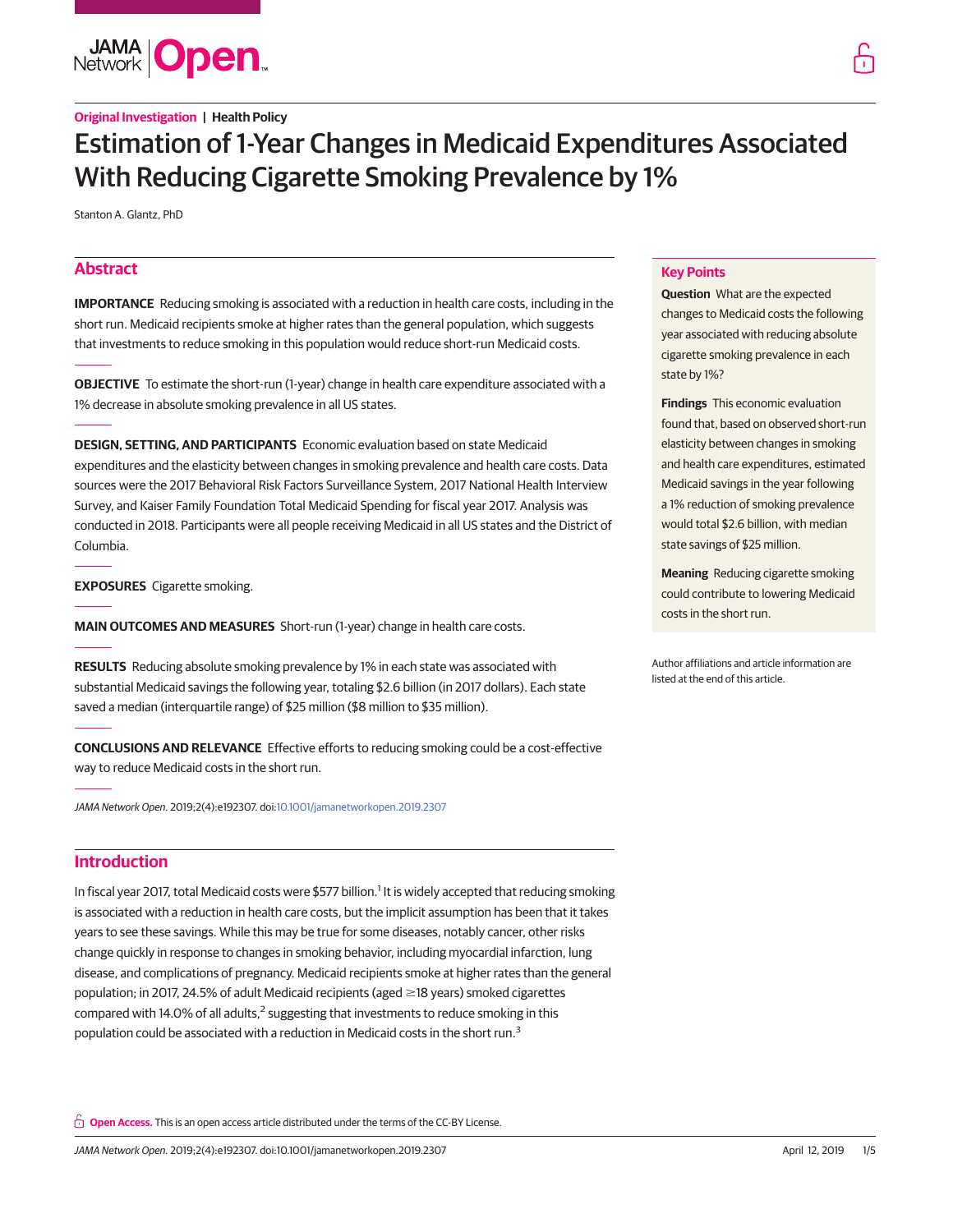## **Methods**

This article reports the results of a secondary data analysis using large deidentified data sets, which is not considered human subjects research and is therefore exempt from review according to the University of California, San Francisco, institutional review board. Reporting of the study followed the Consolidated Health Economic Evaluation Reporting Standards [\(CHEERS\)](http://www.equator-network.org/reporting-guidelines/cheers/) reporting guideline. The analysis was conducted in 2018.

#### **Study Population and Data Sources**

Participants of the study were people receiving Medicaid in all US states and the District of Columbia. Data sources were the 2017 Behavioral Risk Factors Surveillance System, 2017 National Health Interview Survey (NHIS), and Kaiser Family Foundation Total Medicaid Spending for fiscal year 2017. The 2017 Behavioral Risk Factors Surveillance System provides smoking prevalence for each state<sup>4</sup> but does not provide data on smoking prevalence for people receiving Medicaid. In contrast, the 2017 NHIS does identify Medicaid recipients,<sup>5</sup> defined as persons who do not have private coverage, but who have Medicaid or other state-sponsored health plans including the Children's Health Insurance Program. The NHIS does not provide state-level data; it aggregates the states into 4 major census regions (Northeast, Midwest, South, and West) (**Table 1**).

#### **Statistical Analysis**

Adult Medicaid recipients smoke (defined as persons who had smoked ≥100 cigarettes during their lifetime and now smoked cigarettes either every day or some days) at higher rates than the general population. In addition, there are differences in cigarette smoking by Medicaid recipients across states as well as differences in Medicaid eligibility, benefits, and medical costs.

We used the NHIS to estimate the cigarette smoking prevalence among the general population and Medicaid recipients in each census region accounting for person-level weights (Table 1), then computed the ratio of these 2 prevalences (Table 1). We then multiplied the Behavioral Risk Factors Surveillance System prevalence estimates for each state (**Table 2**, third column) in each of the 4 census regions (Table 2, second column) by the corresponding ratio (Table 2, fifth column) for states in that census region to estimate cigarette smoking prevalence among Medicaid recipients in each state (Table 2, fourth column).

Lightwood and Glantz<sup>6</sup> quantified short-run changes in health care costs the year after changes in smoking behavior and found that 1% relative reductions in current smoking prevalence and mean packs smoked per current smoker are associated with mean (SE) reductions of 0.118% (0.026%) and 0.108% (0.025%) in per capita health care expenditure (elasticities). For this analysis, we concentrate on changes in prevalence. (Given the similar elasticity for changes in consumption per

| Table 1. Cigarette Smoking Prevalence Among All Adults and Medicaid Recipients <sup>a</sup> |               |                               |       |  |  |  |  |
|---------------------------------------------------------------------------------------------|---------------|-------------------------------|-------|--|--|--|--|
| Region <sup>b</sup>                                                                         | All Adults, % | <b>Medicaid Recipients, %</b> | Ratio |  |  |  |  |
| Northeast                                                                                   | 11.2          | 23.8                          | 2.12  |  |  |  |  |
| Midwest                                                                                     | 16.9          | 36.1                          | 2.14  |  |  |  |  |
| South                                                                                       | 15.5          | 27.6                          | 1.78  |  |  |  |  |
| West                                                                                        | 11.0          | 15.1                          | 1.38  |  |  |  |  |
| All                                                                                         | 14.0          | 24.5                          | 1.76  |  |  |  |  |

<sup>a</sup> The sample size was 26 630 less 90 missing people for the Medicaid estimates because their insurance was not reported.

<sup>b</sup> The Northeast region includes Connecticut, Maine, Massachusetts, New Hampshire, New Jersey, New York, Pennsylvania, Rhode Island, and Vermont; the Midwest includes Illinois, Indiana, Iowa, Kansas, Michigan, Minnesota, Missouri, Nebraska, North Dakota, Ohio, South Dakota, and Wisconsin; the South includes Alabama, Arkansas, Delaware, District of Columbia, Florida, Georgia, Kentucky, Louisiana, Maryland, Mississippi, North Carolina, Oklahoma, South Carolina, Tennessee, Texas, Virginia, and West Virginia; and the West includes Alaska, Arizona, California, Colorado, Hawaii, Idaho, Montana, Nevada, New Mexico, Oregon, Utah, Washington, and Wyoming.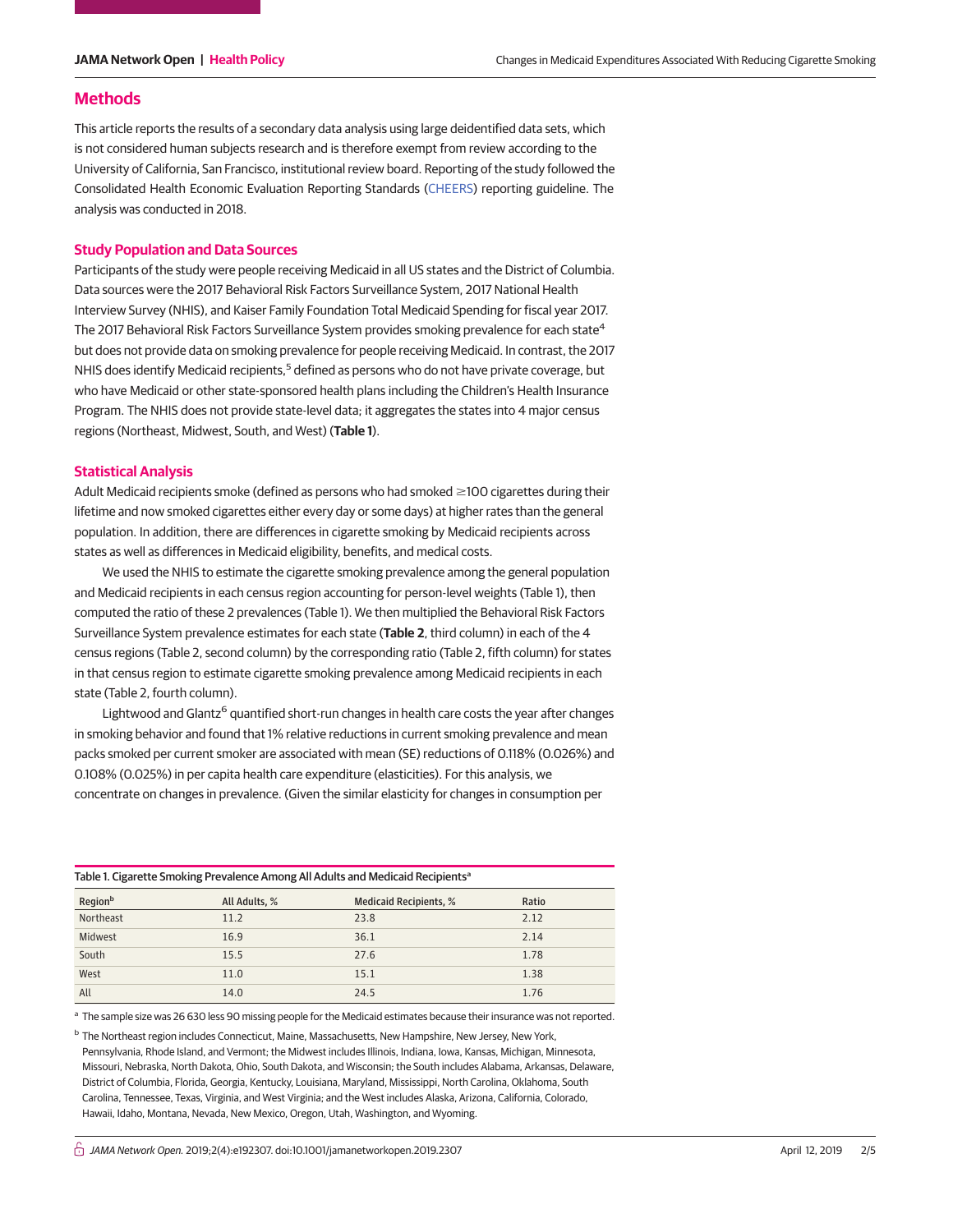#### Table 2. Predicted Reductions in State Medicaid Costs the Year Following a 1% Decrease in Absolute Cigarette Smoking Prevalence (2017)

| <b>State</b>            | Region    | <b>General Population</b><br><b>Cigarette Smoking</b><br>Prevalence, % | Medicaid<br><b>Cigarette Smoking</b><br>Prevalence, % | <b>Ratio of Smoking</b><br><b>Prevalence Between</b><br><b>Medicaid and General</b><br>Population | <b>Relative Decrease</b><br>in Prevalence<br>Corresponding to 1%<br>Decrease in Absolute<br>Prevalence, % | Medicaid Cost, \$,<br>Million | <b>Estimated Reduction</b><br>in Medicaid Costs the<br>Following Year, \$,<br><b>Million</b> |
|-------------------------|-----------|------------------------------------------------------------------------|-------------------------------------------------------|---------------------------------------------------------------------------------------------------|-----------------------------------------------------------------------------------------------------------|-------------------------------|----------------------------------------------------------------------------------------------|
| Alaska                  | W         | 21.0                                                                   | 28.9                                                  | 1.38                                                                                              | 3.5                                                                                                       | 5593                          | 22.8                                                                                         |
| Alabama                 | S         | 20.9                                                                   | 37.2                                                  | 1.78                                                                                              | 2.7                                                                                                       | 1979                          | 6.3                                                                                          |
| Arkansas                | S         | 22.3                                                                   | 39.7                                                  | 1.78                                                                                              | 2.5                                                                                                       | 11826                         | 35.2                                                                                         |
| Arizona                 | W         | 15.6                                                                   | 21.5                                                  | 1.38                                                                                              | 4.7                                                                                                       | 6423                          | 35.3                                                                                         |
| California              | W         | 11.3                                                                   | 15.5                                                  | 1.38                                                                                              | 6.4                                                                                                       | 83033                         | 630.2                                                                                        |
| Colorado                | W         | 14.6                                                                   | 20.1                                                  | 1.38                                                                                              | 5.0                                                                                                       | 7876                          | 46.3                                                                                         |
| Connecticut             | <b>NE</b> | 12.7                                                                   | 26.9                                                  | 2.12                                                                                              | 3.7                                                                                                       | 7966                          | 34.9                                                                                         |
| District of<br>Columbia | S         | 14.4                                                                   | 25.6                                                  | 1.78                                                                                              | 3.9                                                                                                       | 2142                          | 9.9                                                                                          |
| Delaware                | S         | 17.0                                                                   | 30.2                                                  | 1.78                                                                                              | 3.3                                                                                                       | 2806                          | 10.9                                                                                         |
| Florida                 | S         | 16.1                                                                   | 28.6                                                  | 1.78                                                                                              | 3.5                                                                                                       | 23 28 1                       | 95.9                                                                                         |
| Georgia                 | S         | 17.5                                                                   | 31.1                                                  | 1.78                                                                                              | 3.2                                                                                                       | 10204                         | 38.7                                                                                         |
| Hawaii                  | W         | 12.8                                                                   | 17.6                                                  | 1.38                                                                                              | 5.7                                                                                                       | 2387                          | 16.0                                                                                         |
| lowa                    | M         | 17.1                                                                   | 36.6                                                  | 2.14                                                                                              | 2.7                                                                                                       | 1842                          | 5.9                                                                                          |
| Idaho                   | W         | 14.4                                                                   | 19.8                                                  | 1.38                                                                                              | 5.0                                                                                                       | 15 15 1                       | 90.2                                                                                         |
| Illinois                | M         | 15.5                                                                   | 33.1                                                  | 2.14                                                                                              | 3.0                                                                                                       | 11 167                        | 39.8                                                                                         |
| Indiana                 | M         | 21.8                                                                   | 46.6                                                  | 2.14                                                                                              | 2.1                                                                                                       | 4157                          | 10.5                                                                                         |
| Kansas                  | M         | 17.4                                                                   | 37.2                                                  | 2.14                                                                                              | 2.7                                                                                                       | 3234                          | 10.3                                                                                         |
| Kentucky                | S         | 24.6                                                                   | 43.8                                                  | 1.78                                                                                              | 2.3                                                                                                       | 9586                          | 25.9                                                                                         |
| Louisiana               | S         | 23.1                                                                   | 41.1                                                  | 1.78                                                                                              | 2.4                                                                                                       | 11038                         | 31.7                                                                                         |
| <b>Massachusetts</b>    | <b>NE</b> | 13.7                                                                   | 29.0                                                  | 2.12                                                                                              | 3.4                                                                                                       | 2683                          | 10.9                                                                                         |
| Maryland                | S         | 13.9                                                                   | 24.7                                                  | 1.78                                                                                              | 4.0                                                                                                       | 11231                         | 53.6                                                                                         |
| Maine                   | <b>NE</b> | 17.3                                                                   | 36.7                                                  | 2.12                                                                                              | 2.7                                                                                                       | 17279                         | 55.6                                                                                         |
| Michigan                | M         | 19.3                                                                   | 41.3                                                  | 2.14                                                                                              | 2.4                                                                                                       | 16828                         | 48.1                                                                                         |
| Minnesota               | M         | 14.5                                                                   | 31.0                                                  | 2.14                                                                                              | 3.2                                                                                                       | 11483                         | 43.7                                                                                         |
| Missouri                | M         | 20.8                                                                   | 44.5                                                  | 2.14                                                                                              | 2.2                                                                                                       | 5479                          | 14.5                                                                                         |
| Mississippi             | S         | 22.2                                                                   | 39.5                                                  | 1.78                                                                                              | 2.5                                                                                                       | 10151                         | 30.3                                                                                         |
| Montana                 | W         | 17.2                                                                   | 23.7                                                  | 1.38                                                                                              | 4.2                                                                                                       | 1792                          | 8.9                                                                                          |
| North Carolina          | S         | 17.2                                                                   | 30.6                                                  | 1.78                                                                                              | 3.3                                                                                                       | 2082                          | 8.0                                                                                          |
| North Dakota            | M         | 18.3                                                                   | 39.1                                                  | 2.14                                                                                              | 2.6                                                                                                       | 3557                          | 10.7                                                                                         |
| Nebraska                | M         | 15.4                                                                   | 32.9                                                  | 2.14                                                                                              | 3.0                                                                                                       | 2072                          | 7.4                                                                                          |
| New Hampshire           | <b>NE</b> | 15.7                                                                   | 33.3                                                  | 2.12                                                                                              | 3.0                                                                                                       | 14956                         | 53.0                                                                                         |
| New Jersey              | <b>NE</b> | 13.7                                                                   | 29.0                                                  | 2.12                                                                                              | 3.4                                                                                                       | 4828                          | 19.6                                                                                         |
| <b>New Mexico</b>       | W         | 17.5                                                                   | 24.1                                                  | 1.38                                                                                              | 4.2                                                                                                       | 77822                         | 381.4                                                                                        |
| Nevada                  | W         | 17.6                                                                   | 24.2                                                  | 1.38                                                                                              | 4.1                                                                                                       | 13532                         | 65.9                                                                                         |
| New York                | <b>NE</b> | 14.1                                                                   | 29.9                                                  | 2.12                                                                                              | 3.3                                                                                                       | 1222                          | 4.8                                                                                          |
| Ohio                    | M         | 21.1                                                                   | 45.1                                                  | 2.14                                                                                              | 2.2                                                                                                       | 23 16 2                       | 60.6                                                                                         |
| Oklahoma                | S         | 20.2                                                                   | 35.9                                                  | 1.78                                                                                              | 2.8                                                                                                       | 4966                          | 16.3                                                                                         |
| Oregon                  | ${\sf W}$ | 16.1                                                                   | 22.2                                                  | 1.38                                                                                              | 4.5                                                                                                       | 8387                          | 44.7                                                                                         |
| Pennsylvania            | $\sf NE$  | 18.8                                                                   | 39.9                                                  | 2.12                                                                                              | 2.5                                                                                                       | 28279                         | 83.7                                                                                         |
| Rhode Island            | $\sf NE$  | 15.0                                                                   | 31.8                                                  | 2.12                                                                                              | 3.1                                                                                                       | 2637                          | 9.8                                                                                          |
| South Carolina          | S         | 18.8                                                                   | 33.4                                                  | 1.78                                                                                              | 3.0                                                                                                       | 6204                          | 21.9                                                                                         |
| South Dakota            | M         | 19.3                                                                   | 41.3                                                  | 2.14                                                                                              | 2.4                                                                                                       | 860                           | 2.5                                                                                          |
| Tennessee               | S         | 22.6                                                                   | 40.2                                                  | 1.78                                                                                              | 2.5                                                                                                       | 9138                          | 26.8                                                                                         |
| Texas                   | S         | 15.7                                                                   | 27.9                                                  | 1.78                                                                                              | 3.6                                                                                                       | 36344                         | 153.6                                                                                        |
| Utah                    | ${\sf W}$ | 8.9                                                                    | 12.2                                                  | 1.38                                                                                              | 8.2                                                                                                       | 2509                          | 24.2                                                                                         |
| Virginia                | S         | 16.4                                                                   | 29.2                                                  | 1.78                                                                                              | 3.4                                                                                                       | 1601                          | 6.5                                                                                          |
| Vermont                 | $\sf NE$  | 15.8                                                                   | 33.5                                                  | 2.12                                                                                              | 3.0                                                                                                       | 9044                          | 31.9                                                                                         |
| Washington              | ${\sf W}$ | 13.5                                                                   | 18.6                                                  | 1.38                                                                                              | 5.4                                                                                                       | 12006                         | 76.3                                                                                         |

(continued)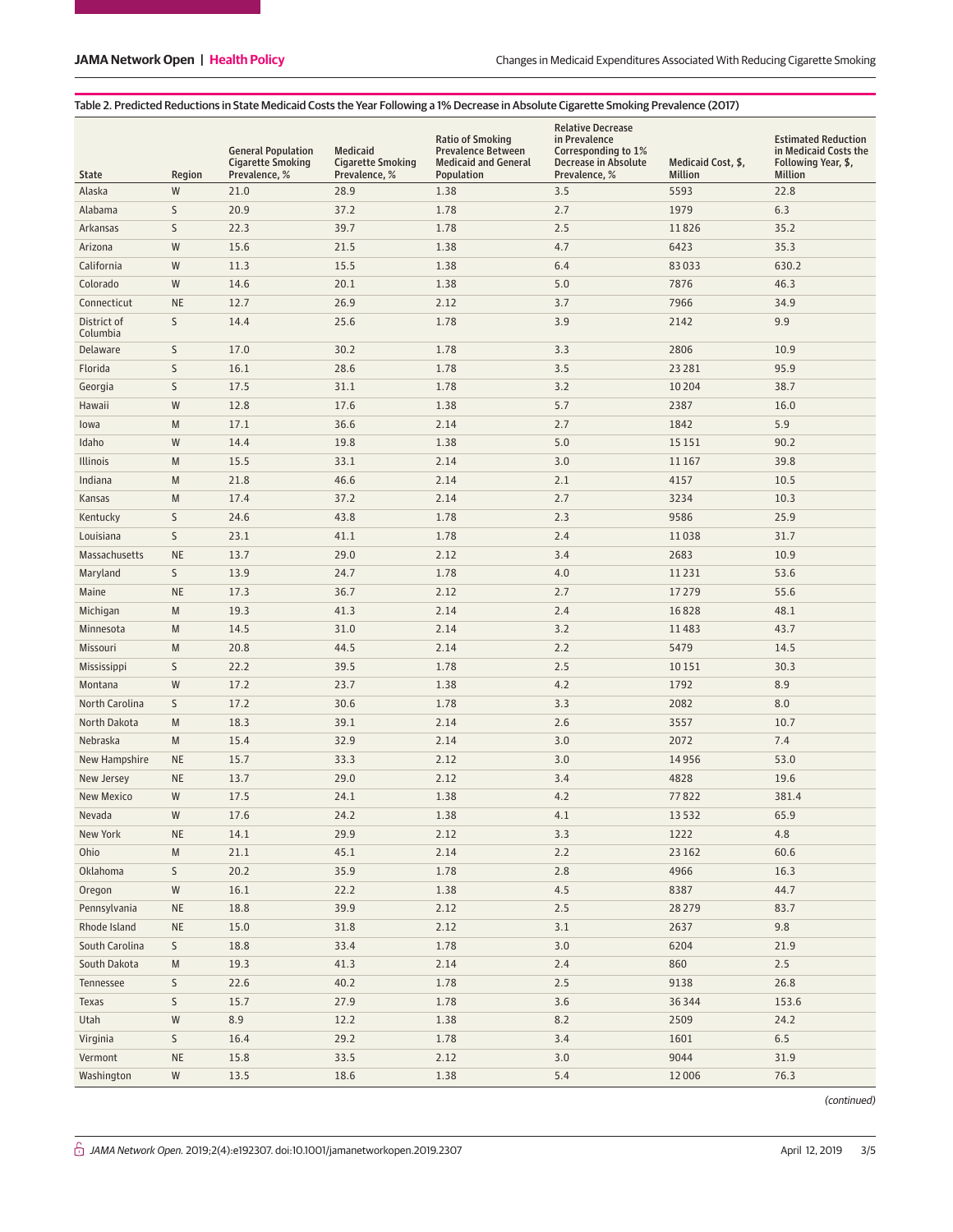| <b>Relative Decrease</b><br><b>Ratio of Smoking</b><br>in Prevalence<br><b>General Population</b><br>Medicaid<br><b>Prevalence Between</b><br>Corresponding to 1%<br><b>Medicaid and General</b><br>Cigarette Smoking<br>Decrease in Absolute<br>Medicaid Cost. \$.<br>Cigarette Smoking<br>Region<br>Population<br>Prevalence, %<br><b>State</b><br>Prevalence, %<br>Prevalence, %<br>Million | <b>Estimated Reduction</b><br>in Medicaid Costs the<br>Following Year, \$,<br>Million |
|------------------------------------------------------------------------------------------------------------------------------------------------------------------------------------------------------------------------------------------------------------------------------------------------------------------------------------------------------------------------------------------------|---------------------------------------------------------------------------------------|
| Wisconsin<br>13.9<br>16.0<br>34.2<br>2.14<br>2.9<br>4037<br>M                                                                                                                                                                                                                                                                                                                                  |                                                                                       |
| 2.2<br>46.2<br>8174<br>20.9<br>West Virginia<br>26.0<br>1.78                                                                                                                                                                                                                                                                                                                                   |                                                                                       |
| W<br>3.9<br>2.7<br>18.7<br>25.7<br>1.38<br>Wyoming<br>599                                                                                                                                                                                                                                                                                                                                      |                                                                                       |
| <b>NA</b><br><b>NA</b><br><b>NA</b><br>14.0<br>24.5<br>All states<br>576 638                                                                                                                                                                                                                                                                                                                   | 2609.5                                                                                |

## Table 2. Predicted Reductions in State Medicaid Costs the Year Following a 1% Decrease in Absolute Cigarette Smoking Prevalence (2017) (continued)

Abbreviations: M, Midwest; NA, not applicable; NE, Northeast; S, South; W, West.

smoker, the results would be similar for changes in consumption per smoker. One could also estimate the effects of simultaneous changes in both variables by adding the effects of the 2 changes.)

To apply the 0.118 elasticity between changes in cigarette smoking prevalence and changes in health care expenditures the following year, we need to compute the relative decrease in prevalence that corresponds to a 1% decrease in absolute prevalence in each state. Dividing the 1% absolute prevalence decrease by the estimated Medicaid prevalence (Table 2, fourth column) yields the corresponding relative change in prevalence (Table 2, sixth column).

Finally, we multiplied the state Medicaid cost for 2017 reported by the Kaiser Family Foundation<sup>1</sup> (Table 2, seventh column) by the 0.118 elasticity and the relative change in prevalence (Table 2, sixth column) to obtain the estimated Medicaid savings in each state (Table 2, eighth column) if they lowered absolute cigarette smoking prevalence by 1%.

## **Results**

Table 2 shows that reducing absolute smoking prevalence by 1% in each state was associated with substantial Medicaid savings the following year, totaling \$2.6 billion (in 2017 dollars). The median (interquartile range) state savings was \$25 million (\$8 million to \$35 million).

## **Discussion**

The results of this study indicate that investments in policies to motivate and assist Medicaid recipients to stop smoking may yield substantial savings in short-term medical costs.

These estimates are based on cigarette smoking only,<sup>6</sup> and the use of noncigarette tobacco products is increasing. While 14.0% of adults were current cigarette smokers in 2017, 19.3% used some tobacco product.<sup>2</sup> To the extent that tobacco control programs are associated with reduced use of these other tobacco products, there could be additional savings. This analysis is focused on reductions in prevalence; reductions in consumption by continuing smokers may also be followed by reductions in health care costs.<sup>6</sup> Because some of the risks of smoking, such as cancer, emerge more slowly over time, these medical cost savings would likely grow with time.

## **Limitations**

The fact that the NHIS data are only available by region but are applied to individual states introduces uncertainty, as different states have different age, racial, and sex distributions. Unfortunately, more granular data are not available. Many Medicaid recipients are children (and so their health costs are included in Table 2, seventh column), but the estimates of Medicaid savings are based only on adult smoking. Because the elasticity estimates are based on aggregate measures of population characteristics, these estimates reflect all the health care expenditures associated with smoking that arise in a population, which include at least some of the indirect health effects on smokers and of secondhand and thirdhand smoking exposure to nonsmokers, including children.<sup>6</sup>